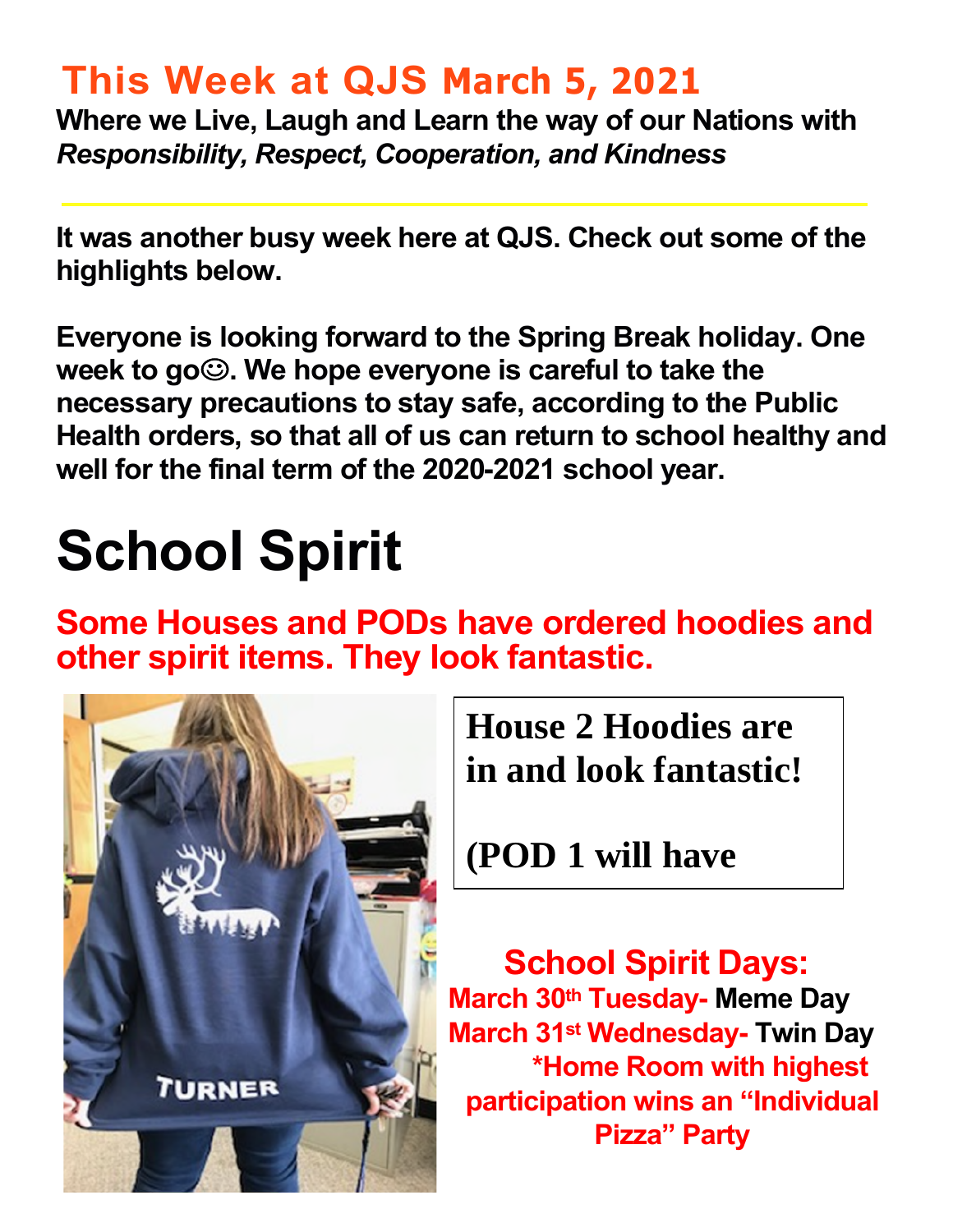### **PAC UPDATE Next meeting – Wednesday, March 31**

#### **Executive.**

Melissa Pollock – President Vacant – Kelly Olsen Tania Fuccenecco – Treasurer Nancy Lilienweiss – Secretary



### **PAC met this week and embarked on a Purdy's Chocolates fundraiser.**





https://fundraising.purdys.com/1340310-84375

Campaign name: **QIS PAC - Spending Money On Our Students** 

Sales end on March 22, 2021 and Pick up will be March 31, 2021

Please contact the office with any questions



**We hope as many people can participate at possible as we hope to be able to contribute to support QJS students. Watch for spring plans upcoming.**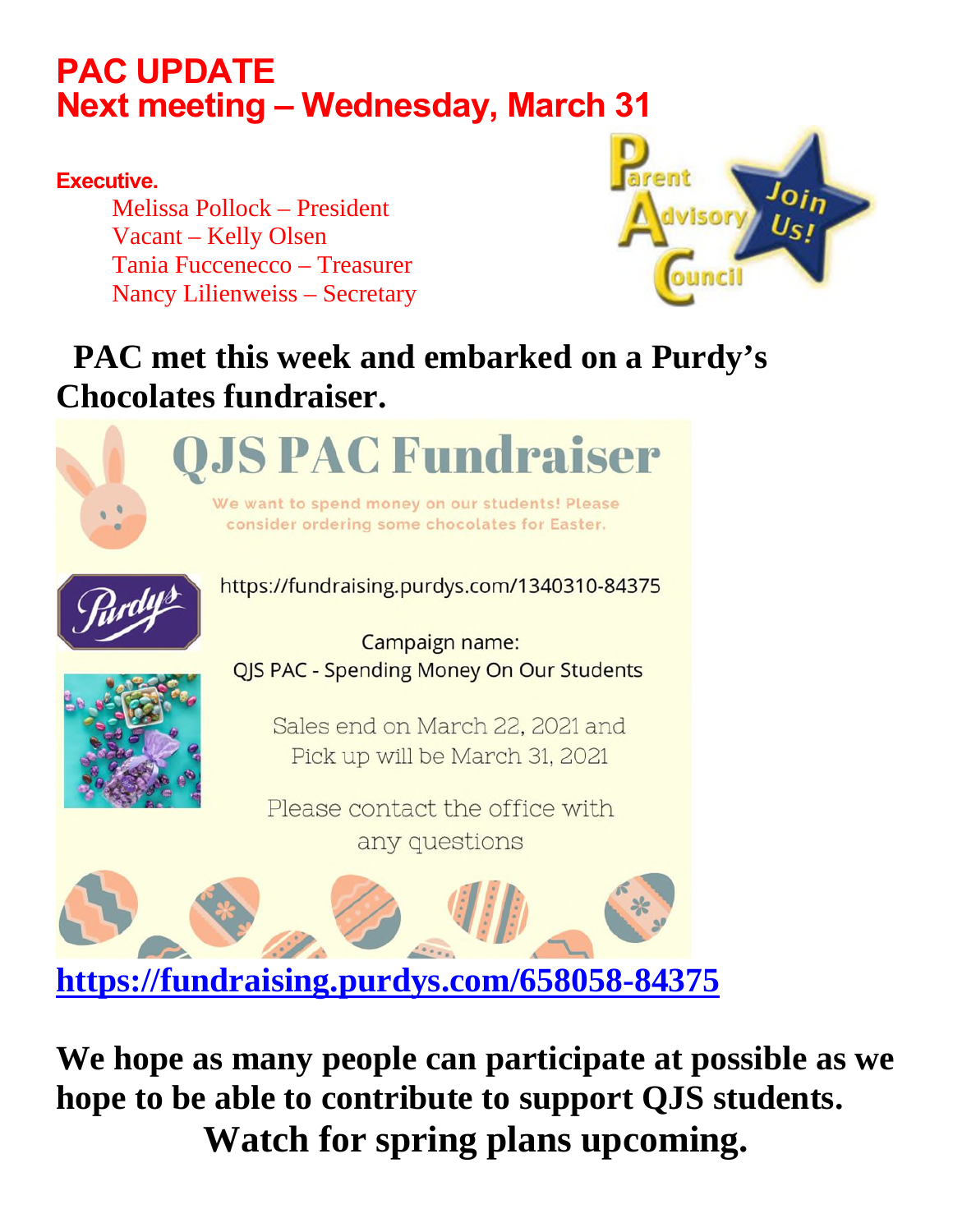



**We have several adults and students that have serious allergies to perfumes and scented chemicals. It is very important that these items remain at home. This week, Staff had to go home ill because of perfume sprayed in the building.** 

**Please respect the health needs of our school community.** 

# **Lunchtime looked active outside: Snowman Contest (big and little)**





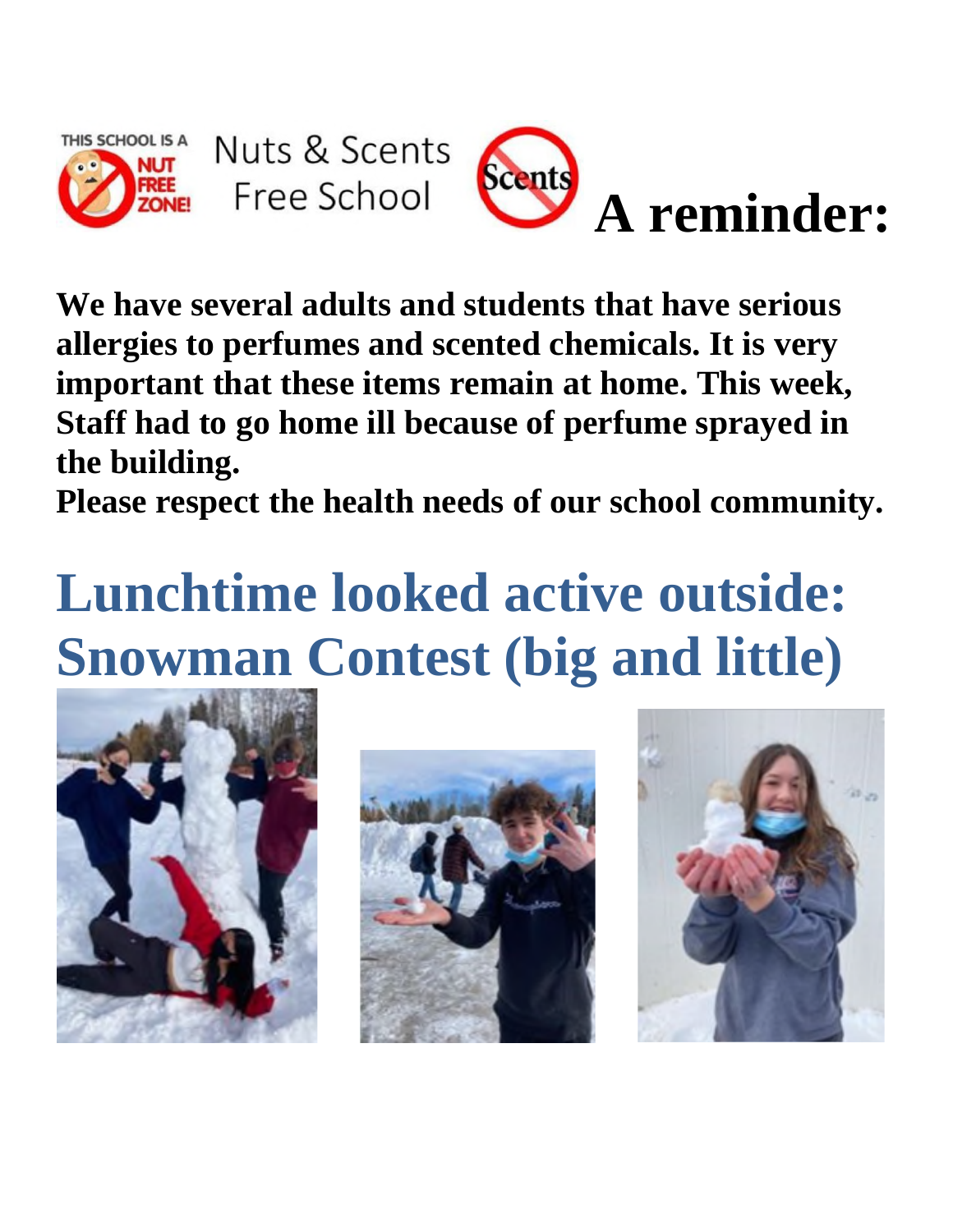



### **NEW: IN THE PARENT'S CORNER Information for Parents**

### **Sleep is critical for us. See below ~ Tips for Wellbeing**

**\*\*If you have concerns or would like support for your child** 

**please contact one of our counselors:** 

**[Peterjespersen@sd28.bc.ca](mailto:Peterjespersen@sd28.bc.ca)**

**[Jenniferstevenson@sd28.bc.ca](mailto:Jenniferstevenson@sd28.bc.ca)**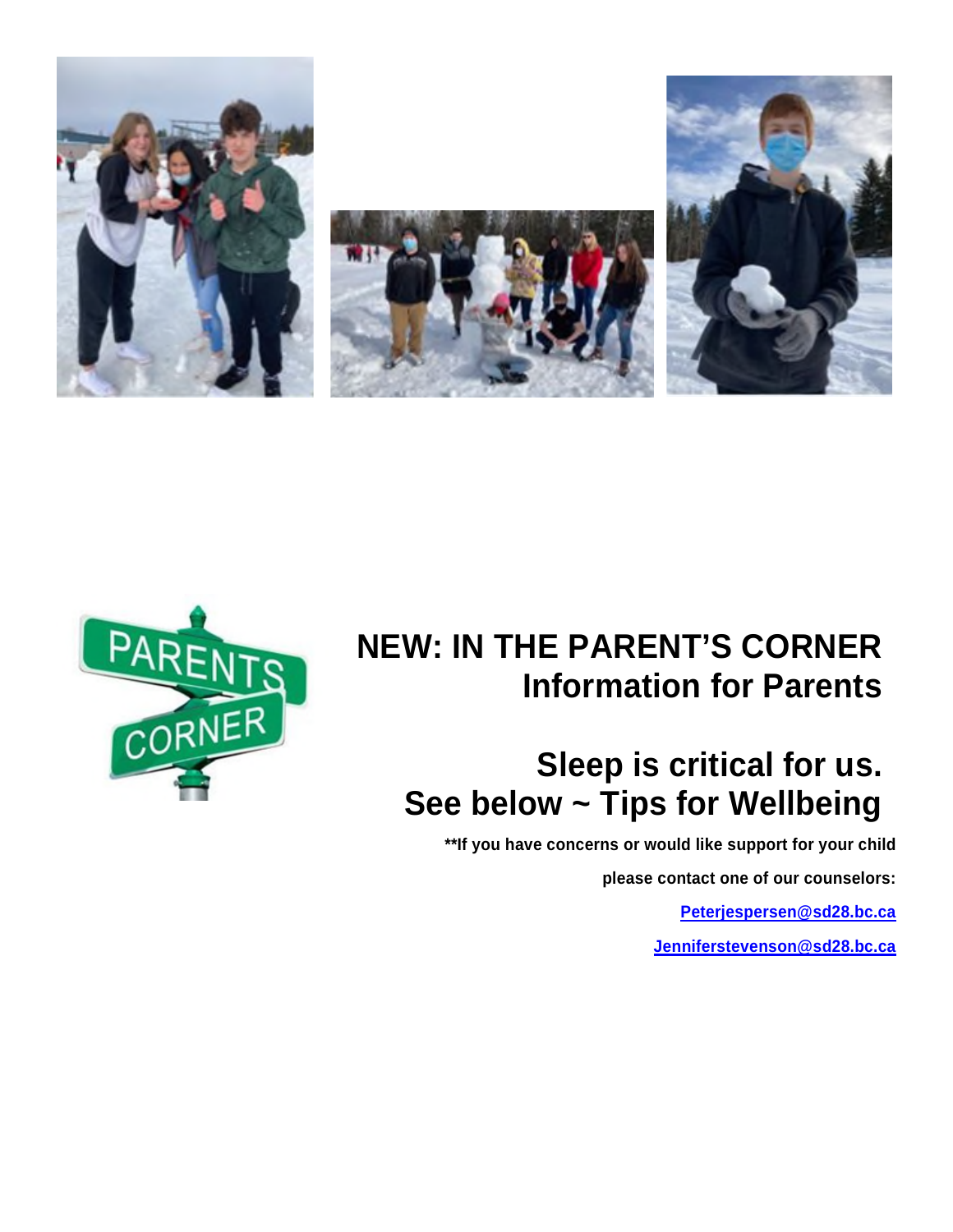#### **MARCH 4, 2021**

# **Sleep Hygiene**

#### **Social Emotional Tips for Wellbeing**



#### **Why Sleep** Matters...

#### Sleep researcher Christopher Barnes latest research finds:

Leaders (adults) who practice healthy sleep habits positively influence the people around them. Calm and focussed leaders develop a team (family) with a healthy mindset. Well rested people tend to behave more ethically and be more emotionally in tune.

### **Sleep Hygiene?**

Sleep hygiene is all the buzz...but what it really means is:

Healthy habits throughout the day combined with a healthy bedtime routine can set us up for overall quality of life!

When our body and brain are given enough quality sleep, we are more focussed, memory is improved, we feel a greater sense of calm and are more engaged during waking hours.

Quality sleep means our stress response in the body is less reactive and helps us problem solve whatever the day throws at us.



#### Reasonable **Expectations** These hours are not always going to happen! Try to support as much quality sleep as possible and when a loved one has underslept they may be irritable and that is okay. Encouragement and compassion go far here.

**Daytime Routines to Help Sleep** 



1 **BEDROOM** 

A comfortable sleep environment is essential: temperature. bedding, darkness & quiet



Deep, slow, calming breaths into the bottom of your lungs tells your body and brain that you are safe

# **BEDTIME ROUTINE**

3

Not just for babies! Consistent use of what helps you calm down will help you stay asleep

Light daily physical activity, regular wake up time, talk about or write down worries. daily sunlight exposure, light snack before bed & reduced screen time can all help you sleep better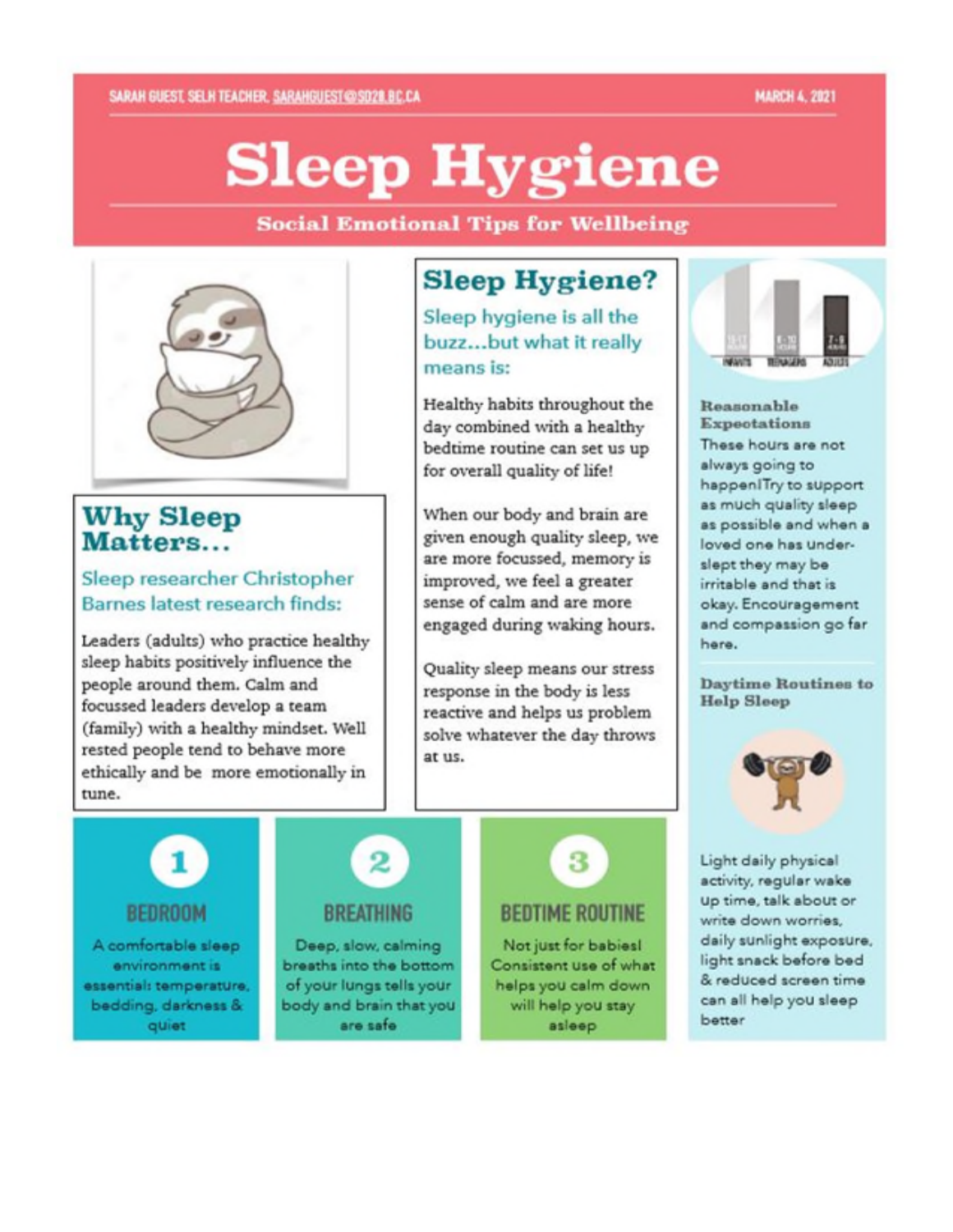

## **Perfect Snow Days for Snowman Building**

~but spring is on its way.

**Spring Break:** Saturday March 13 – Sunday March 28

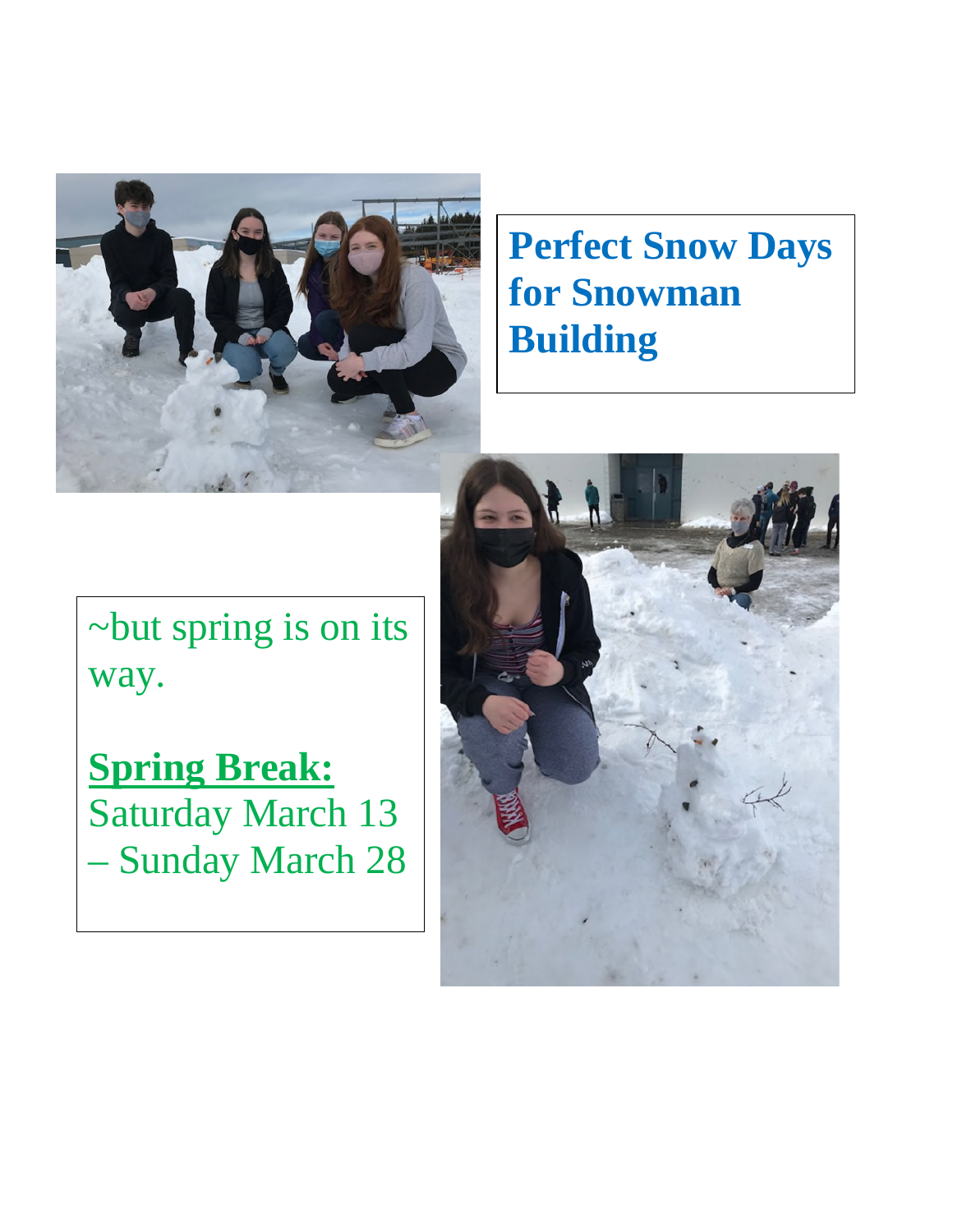# **FROM CASTLE BUILDING**



## **To Ball Games and Old-School Jump Rope**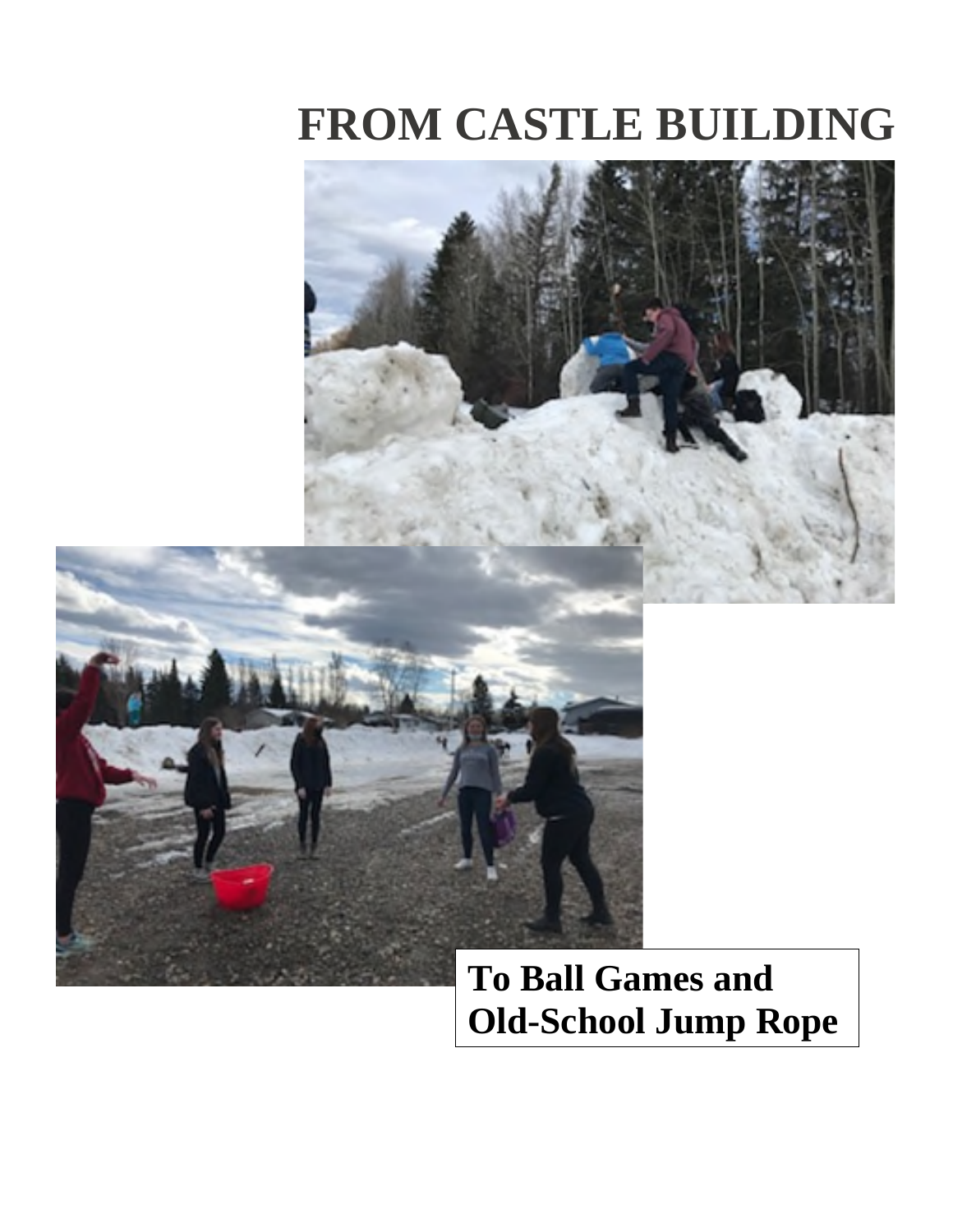# **Art and Drama Tech Projects as diverse as our Imagination**





**Career Education in every course. These students could be developing their career paths while they develop their passion for creating.**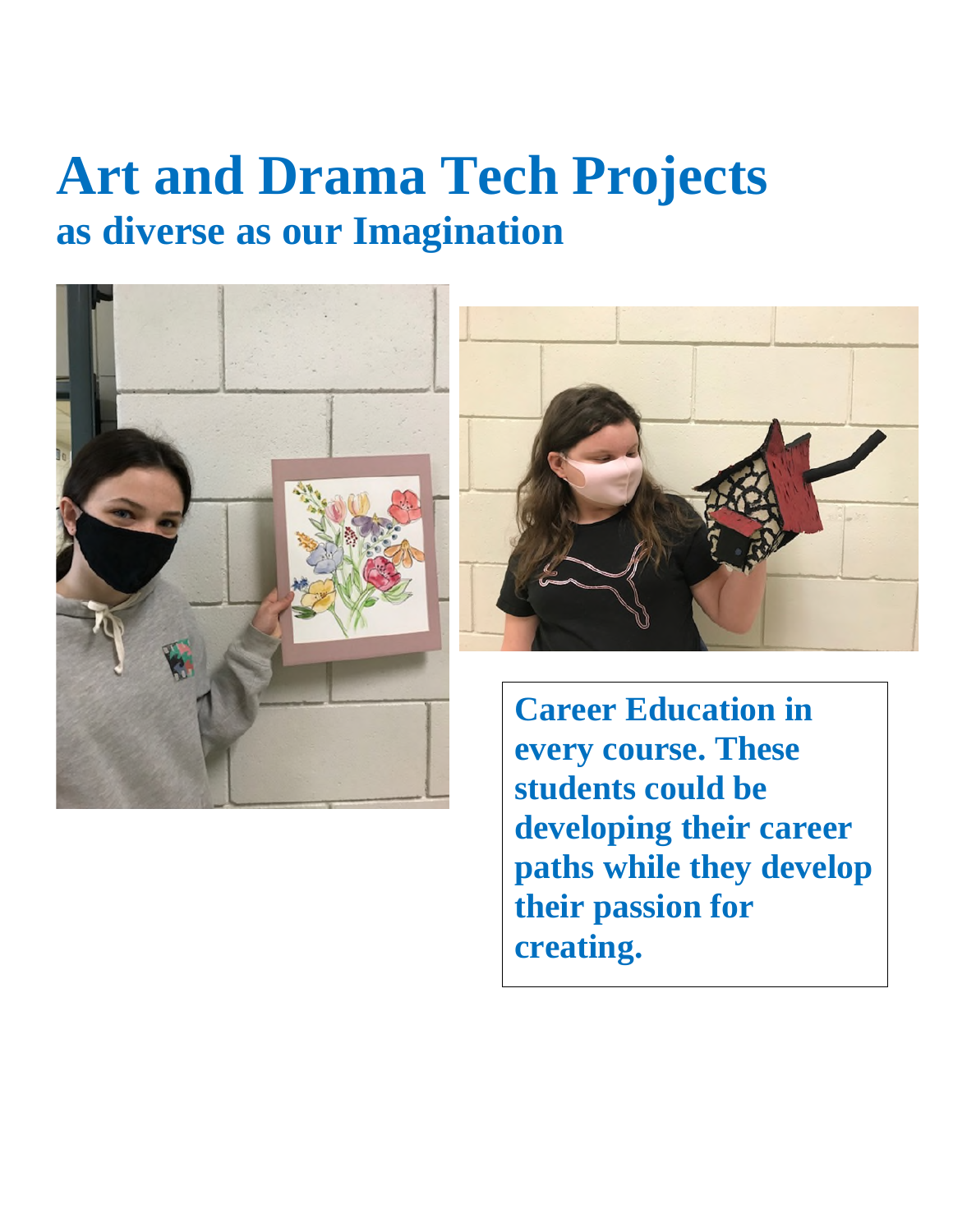

 **Know about something going on? Please let us know. We work with families and students to resolve issues. Contact us: Mrs. Simpson 250-255-6057, Ms. Withey 250-991-2173, Office 250-747-2103** 

**School safety is a shared responsibility that requires cooperation, collaboration and communication.** 

### **For more resources on bullying, what it is and what to do. Check out: <http://www.sd28.bc.ca/content/bullying-concerns>**

**<https://www2.gov.bc.ca/gov/content/erase>**

**Absent or Away? Let us know. Call 250-747-2103, or Email [qjs@sd28.bc.ca](mailto:qjs@sd28.bc.ca) You are able to enter an absence on the form located on our website <http://www.qjs.sd28.bc.ca/>**

### **CLOSED CAMPUS**

**Sign in and Sign out Procedures**

**Only your child. Parent pickup limited to your own families; sorry no trips out for lunch with a bunch of friends, even with a parent. Parents are welcome to deliver lunch or a treat for their own child** 

**Picking up your child? Please call the office (250-747-2103) to let us know you are here to pick up your child. We will give your child a permission slip to show staff we have recorded them absent at the office.**